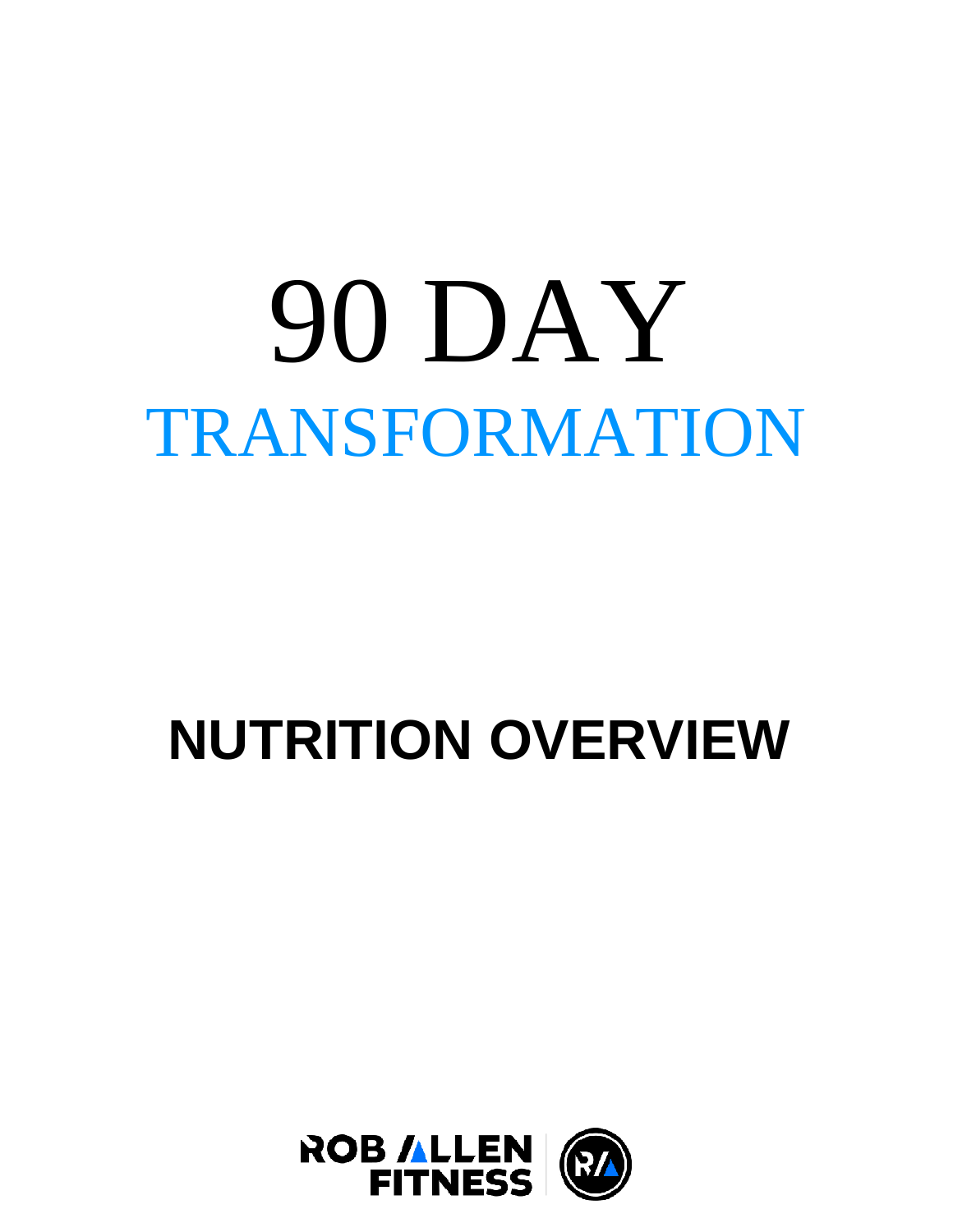#### Are you ready to make BIG changes?

#### I hope so!

Because over the next 90 days, you'll experience a major transformation not just in how your body looks, but in how you feel, think, and move.

And together, we'll accomplish that *without* feeling deprived.

By the end of this program, you'll definitely feel lighter and leaner … but you'll also have more energy, your sleep will improve, you'll likely have fewer aches and pains, and you'll just plain FEEL better.

The best part? Our goal during this challenge is to have your results carry over for a LIFETIME. This is NOT a fad diet. If you follow the principles of this plan, you'll see HUGE benefits in nearly EVERY AREA of your life.

We'll work on creating new habits that will serve you (and hopefully your loved ones) for years to come.

**Our Focus:** Giving your body what it needs (and wants!) to feel HEALTHY and VIBRANT! You'll be NOURISHING your body with DELICIOUS recipes that are simple to make and flooded with vitamins and minerals.

Because when you give your body what it NEEDS, it thanks you by feeling GREAT.

#### **Beyond results on the scale, here are some of the other benefits you should start to notice over the next 90 days:**

- More balanced blood sugar levels
- Better sleep (fall asleep faster and have more restful sleep)
- More balanced hormone levels
- Better brain health will help protect against dementia and other disorders
- Improved memory and clearing of brain fog
- More regulated digestion
- Enhanced ability for your body to naturally "detox" itself
- Increased energy
- Improvements in your mood (less anxiety and depression)
- and that's just to name a few!

I'm really glad you're here. I'm excited and grateful to be a part of your journey to better health and fitness!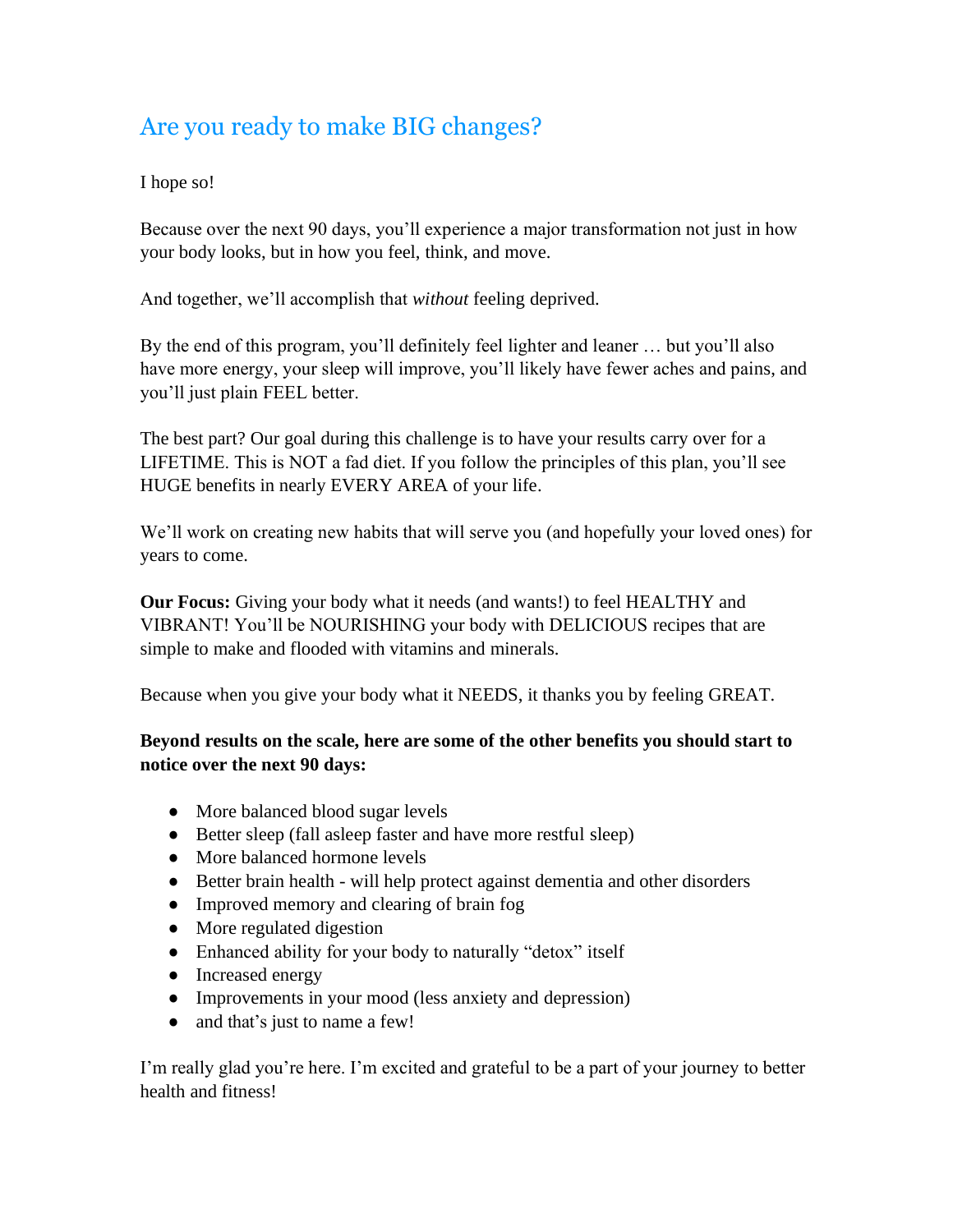This success manual is meant to outline the guidelines for the 90 day program– why it's set up the way it is, what you can expect, and how to tweak it to customize it and make it your own.

Along the way, I'll be here to help and answer any questions, no matter how big or small.

I want you to have the BEST possible experience and get the BEST possible results, so please reach out if you have *any* questions or concerns.

Thanks again for trusting in me and joining us for the next 90 days I hope this is just the beginning of our journey together! :-)

Sincerely,

- Rob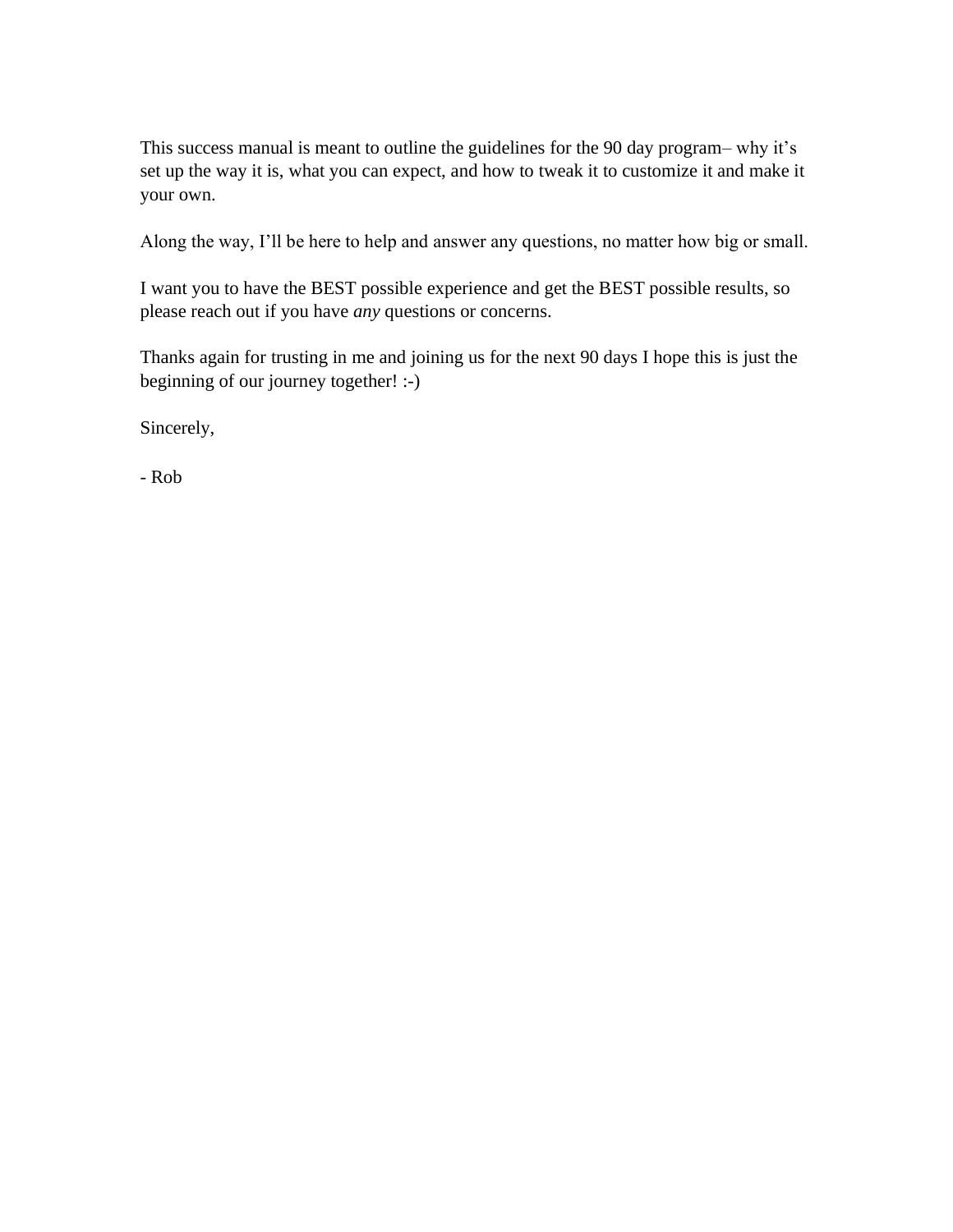## The Nitty-Gritty You Need to Know

*"If you don't recognize an ingredient, your body won't, either."*

This program is all about GREAT NUTRITION.

We'll be eating delicious high-quality proteins, healthy fats, nutrient-dense greens, and *real* fruits and vegetables.

What won't we be eating? Basically, anything that comes out of a box or bag and/or has more than 5 ingredients on the label (especially if you're not sure what those ingredients are). Processed foods laden with chemicals, artificial colorings and preservatives are NOT on this plan.

We'll also be ditching added sugars like high fructose corn syrup, inflammation-causing grains (like white bread or other baked goods) and most dairy products.

The foods we're avoiding don't really do much to nourish your body. Not only that, but eating too many of them can leave your body craving what it really needs: healthpromoting vitamins, minerals and micronutrients.

Remember that the food you eat is either moving you closer towards your goals, or further away.

It's a CHOICE you're making. Feel empowered by making a great decision, not "deprived" because you're avoiding certain items.

However, you'll be happy to know that in this program, you'll still be able to eat some of your favorite foods AND achieve your goals!

I've included strategic "cheat meals" right into this plan, and I'm going to show you how you can have your cake and eat it, too. :-)

Now, I hate talking about calories because we get so hung up on them that we start to look at foods only as how "fattening" they are. While, yes, we do have to think about how much ENERGY is contained in food, there's something much more important to consider ...

Is the food we're eating making us HEALTHIER or FEEL BETTER?

Some foods do a much better job at this than others. And I'm going to teach you exactly what those foods are.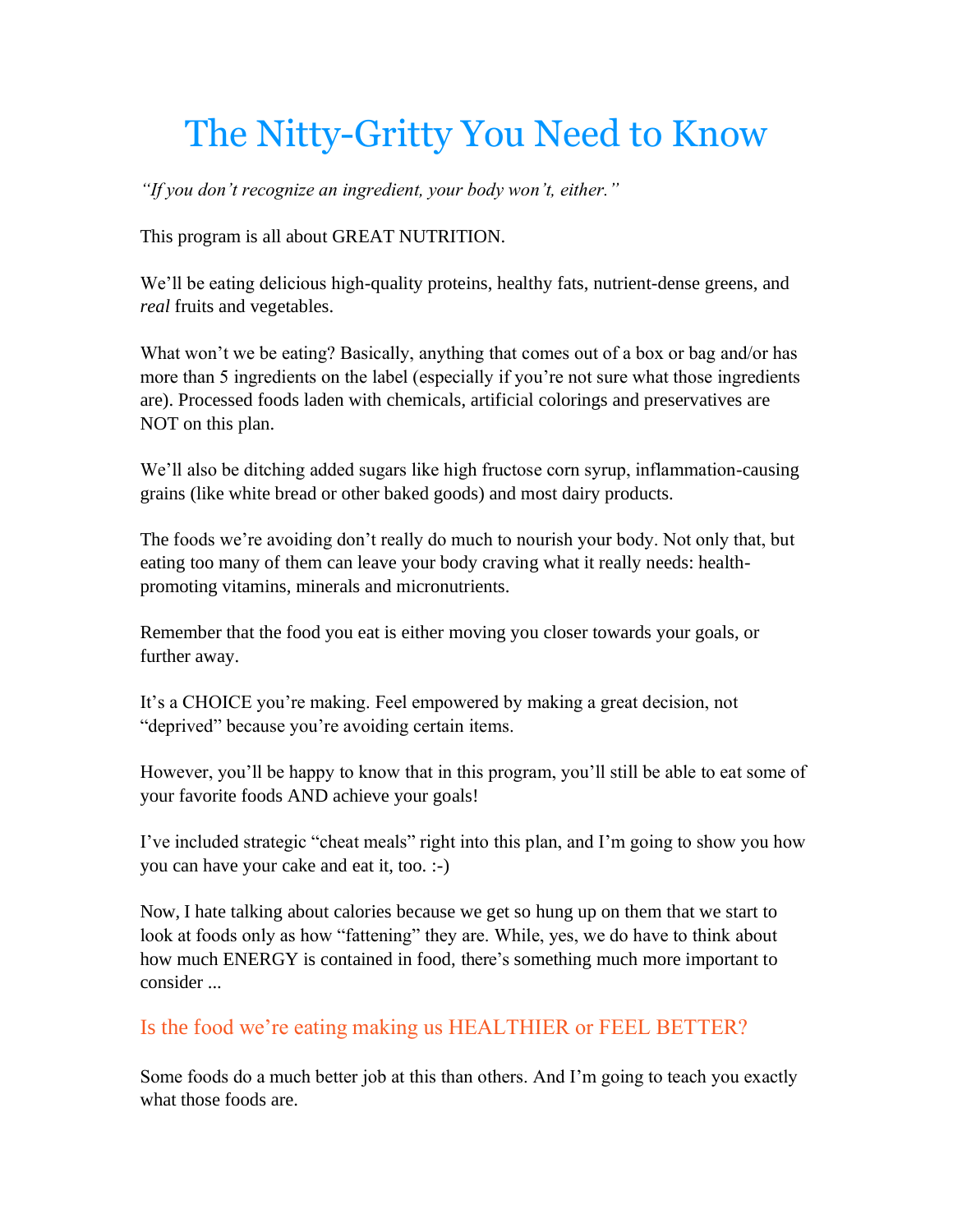The bonus of all this? We'll be dramatically reducing the amount of inflammation in your body.

Maybe you've read how scientists believe **inflammation is the root of all disease in the body.**

When your body is inflamed, your body can't operate at peak efficiency. Practically speaking, you might experience aches and pains, a lag in your energy, or you might even feel depressed or anxious. Those are just the symptoms you might *notice* – other symptoms can be happening inside your body without you even knowing it.

One of those "hidden" symptoms can be that your body's fat-burning system isn't working at top speed.

That's why the overall goal of this program is to feed your body with nutrient-rich proteins, fruits, vegetables, and nuts and seeds. This will help *reduce inflammation* and your amazing recuperative powers can kick into high-gear, helping you to heal, recover, and restore.

As your body begins to balance out, you'll notice increased energy, better sleep quality, improved digestion and *increased fat loss***.**

What we're going to be doing over the next 90 days can literally change the rest of your life!

Are you ready to dive into HOW we are going to do this? Let's go!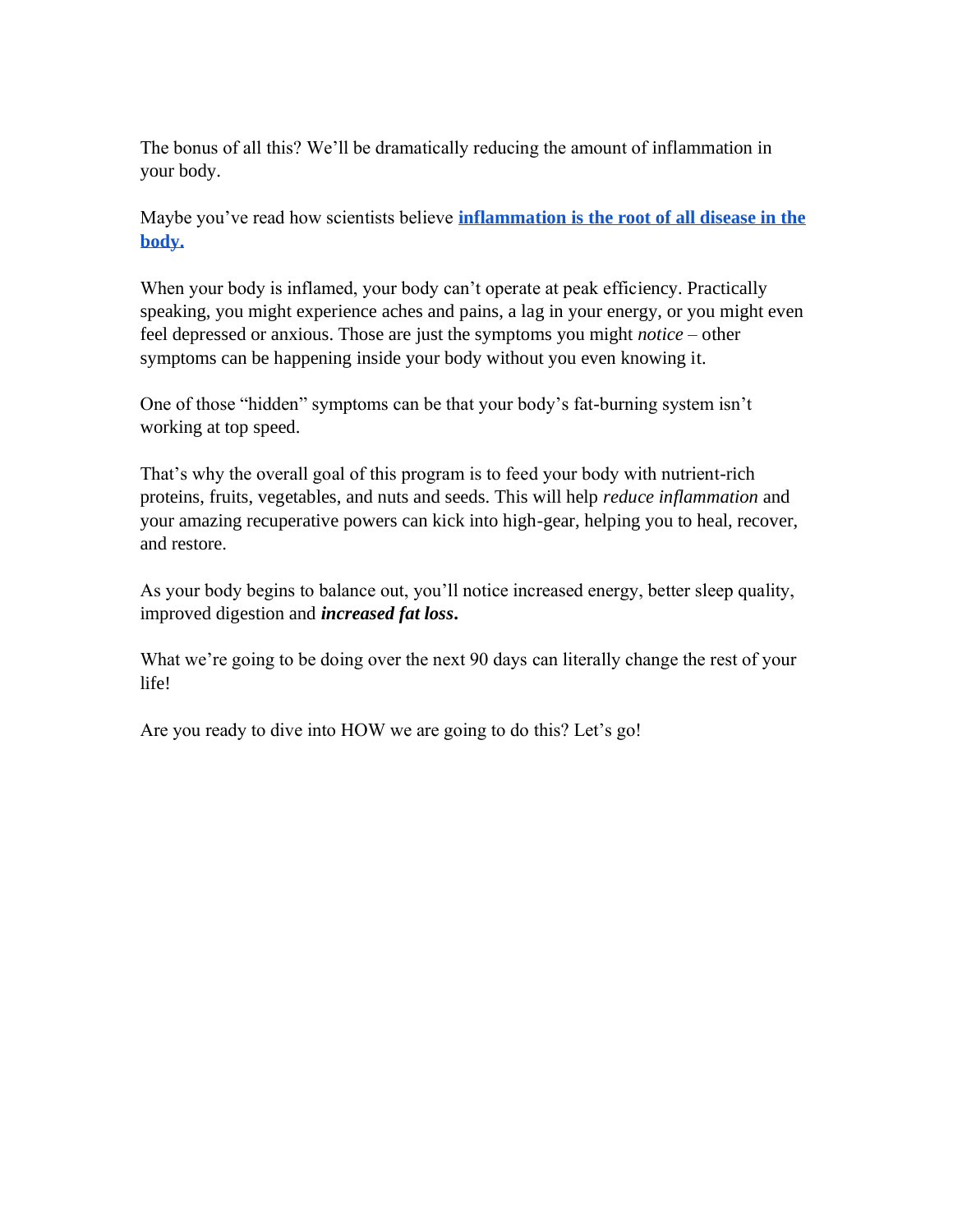## The First 2 Days of the program

We're going to kick off the challenge with a two-day diet "detox."

Your body has an INCREDIBLE built-in self-cleaning system. Your liver, kidneys, colon, and even your skin all play a VITAL role in helping your body rid itself of toxins and waste.

The problem is, we overload that system every single day. Between our food choices, environmental toxins, and what we put on our skin, it's hard for our self-cleaning system to keep up.

Your liver is one of your hardest-working organs. It's like your body's post office, sorting through everything that comes into your body. Not only that, one of its main jobs is helping your body metabolize fat.

When your liver is so busy dealing with toxins, how effective do you think it'll be when it comes to burning fat?

Our "detox days" are all lightening up the load on your overworked liver and the rest of your body's built-in toxin-removal system.

This will allow your body to process the foods you eat more easily and efficiently, absorb more nutrients, and burn more fat!

You don't have to take any pills, supplements, drugs or drink only green juices. In fact, it's just the opposite.

We'll just eat lots of fresh vegetables, fruit, water and minimal protein to flood your body with nutrients and give it a little break.

Depending on what you've been eating recently, you may experience headaches and some fatigue as your body adjusts. This is all completely normal.

 $\rightarrow$  Just make sure you drink plenty of water to flush out the toxins, and you'll make it through just fine! It's worth it, because starting on Wednesday, you should feel a renewed sense of energy!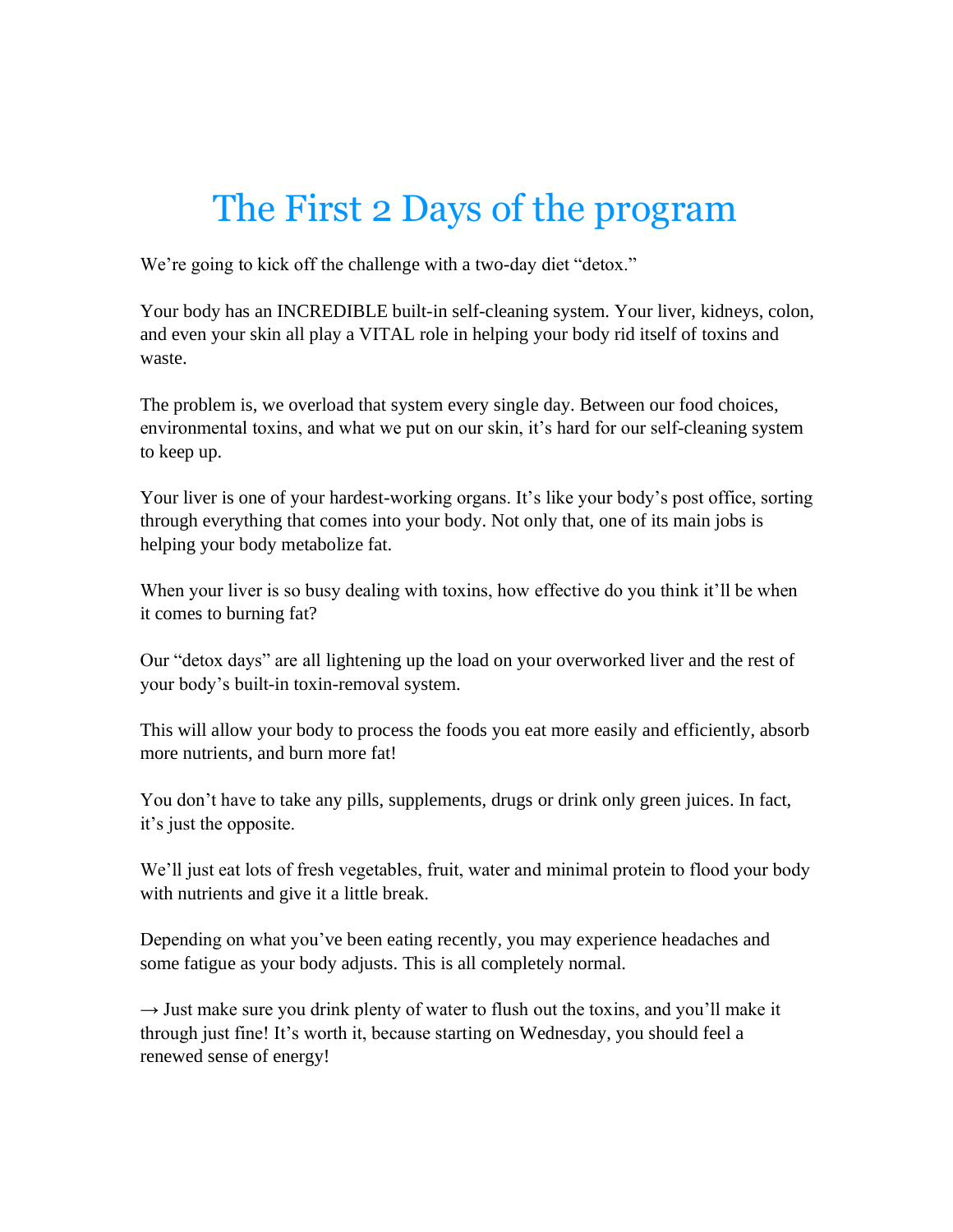## Protein builds your body good

*"Proteins are the building block of life."*

Without protein, we'd be out of luck because it plays a lead role in nearly every function in your body.

It's part of every cell in your body. Your body uses it to build muscle, organs, and other tissues. It's also important for brain health and it's vital when it comes to making key enzymes, hormones, and other necessary body chemicals.

Not only that, eating the right amount of protein will boost your metabolism and keep your weight in check. It helps you feel fuller, longer.

For this program, about 30% of your calories will come from protein, which is ideal for fat loss and maintaining lean muscle mass. Make sure to read the "Personalizing Your Plan" section in this manual for details on how to make sure you get the right amount of protein for YOU.

Here's the thing: we want to make sure you are eating QUALITY protein. As much as you possibly can, try to focus on grass-fed meats, wild fish, and free-range poultry.

Eating this way doesn't have to be expensive. Many times, you can find these items on sale or even at bulk grocery stores. Just buy in bulk and freeze them until you need them! Also, be sure to check out local farms and farmers markets.

Most of the time, you'll be able to get a much better deal because you're buying directly from the source. Not only that, but it's always great to support local!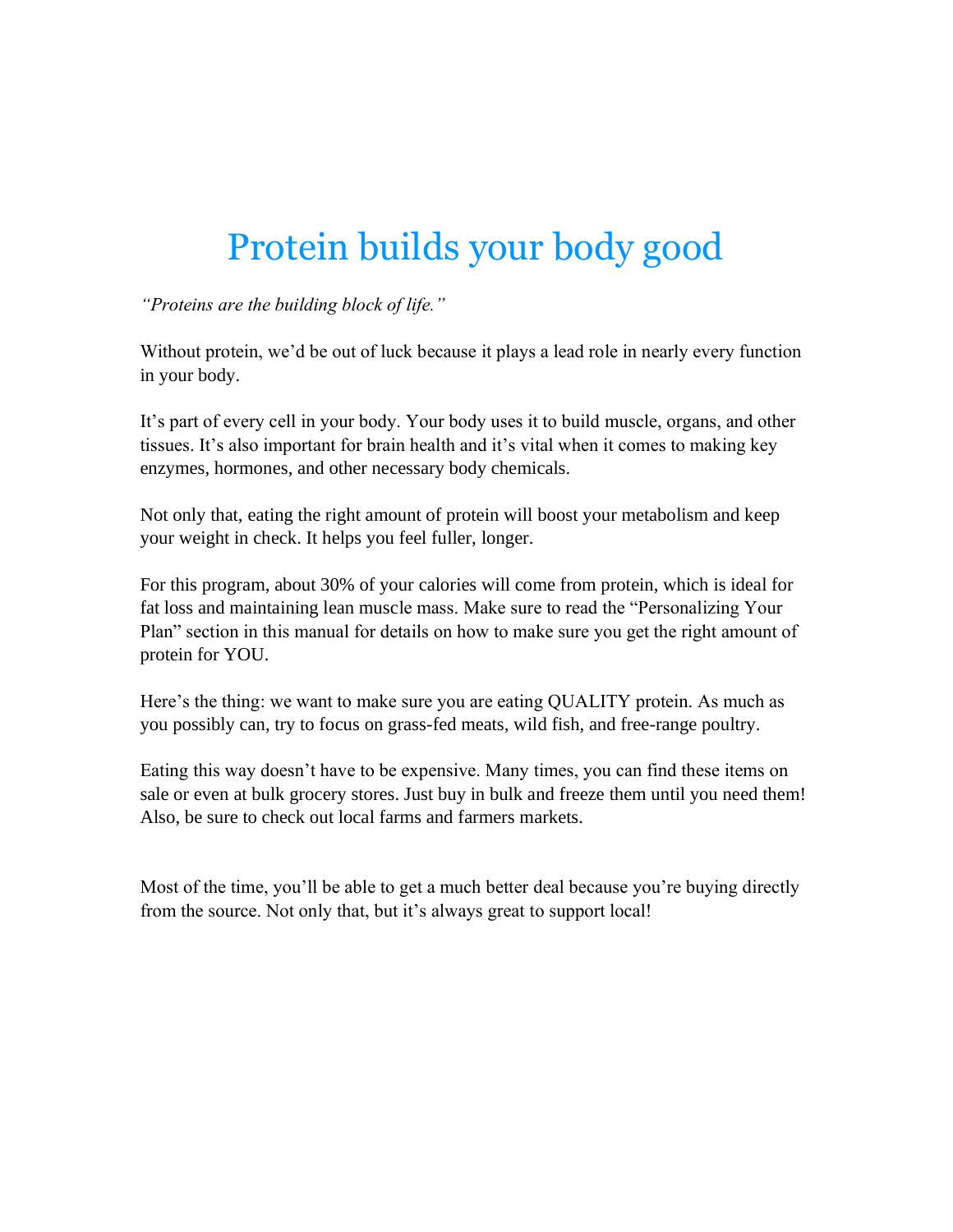## Fabulous Fats

I want you to try to make a mindset shift, because chances are you've been programmed to think that FAT is BAD and you should AVOID it.

The truth is, **eating fat does NOT make us fat.**

**The truth is that SUGAR makes us fat.** (More on that below!)

Your body NEEDS healthy fats to function properly. Like protein, fat helps keep you feeling full. It helps your body process vitamins and minerals, gives you glowing hair and skin, and provides vital energy.

And yes, it's true that it's important not to eat TOO much healthy fats because by their nature, fats contain more calories per gram than carbs and protein.

But that doesn't make them bad.

Healthy fats include things like coconut oil, olive oil, avocado, nuts and seeds, grass-fed butter and ghee, animal fats (duck, beef, pork), omega 3's (found in cold-water fish like salmon), etc.

The "bad" kinds of fat you want to stay away from are trans fats.

Trans fats were invented to give foods (mostly processed ones) a longer shelf life. Years ago, scientists discovered if they "hydrogenated" certain oils by adding hydrogen to them – basically turning a liquid oil into a solid fat ("*trans*forming" them) – theywouldn't spoil so quickly. Plus, it was cost-effective.

Trans fats are found in many packaged foods – baked goods, donuts, pie crusts, cookies, crackers, margarine – and a lot of fried foods.

Why does this matter?

- Trans fats increase the "bad" cholesterol (LDL) and decrease the "good" cholesterol (HDL) in your blood.
- They create inflammation, which can raise your risk of stroke, heartdisease, diabetes, and a host of other chronic conditions.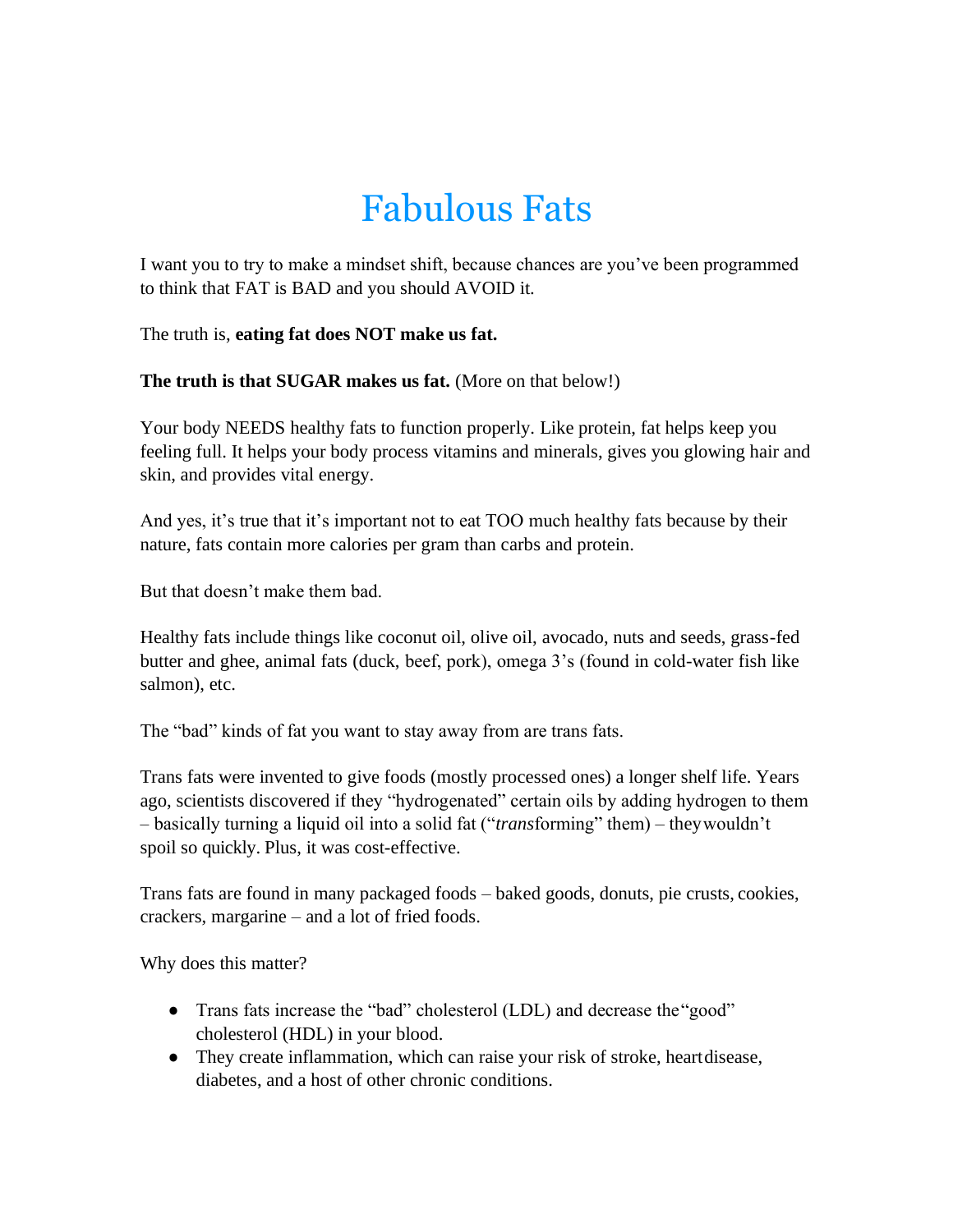- Trans fats contribute to insulin resistance, which can raise your risk of developing type 2 diabetes.
- And it doesn't take much to cause problems: according to **Harvard Health**, for every 2% of calories from trans fats you eat daily, your risk of heart disease goes up by 23%.

Convinced yet? Check your food labels and if you see anything labeled "partially hydrogenated" or "hydrogenated," get rid of it fast.

#### **Omega 3's and 6's**

It's also important to try to maintain a healthy balance of omega 3 to omega 6 fatty acids (no worries – your meal plan handles this for you!).

Scientists believe our ancestors ate a diet with a 1:1 ratio of omega 6s to 3s, but that ratio is now out of whack. In fact, some estimate we now eat a diet that's closer to a 12:1 ratio of omega 6 to omega 3.

Guess what that unbalanced ratio leads to!? You guessed it…. INFLAMMATION.

Omega 6 fatty acids tend to be found in refined vegetable oils like peanut oil, canola oil, vegetable oil, soybean oil, and corn oil (all of which, not surprisingly, are often found in processed foods).

Not that you know what kinds of fat NOT to eat, let's talk about why the right kinds of fat are GREAT for your body.

#### **Healthy fats are incredible for your body. They're important for:**

- Making hormones
- Brain health
- Heart health
- $\bullet$  Energy levels
- Supporting your thyroid
- Strengthening your bones
- Boosting your immune system
- Reducing your risk for cancer
- Giving you healthy skin and hair
- And the list goes on as scientists learn more about how our body functions

I've already done all of the leg work for you- as long as you follow the plan, you'll be off to a great start :-)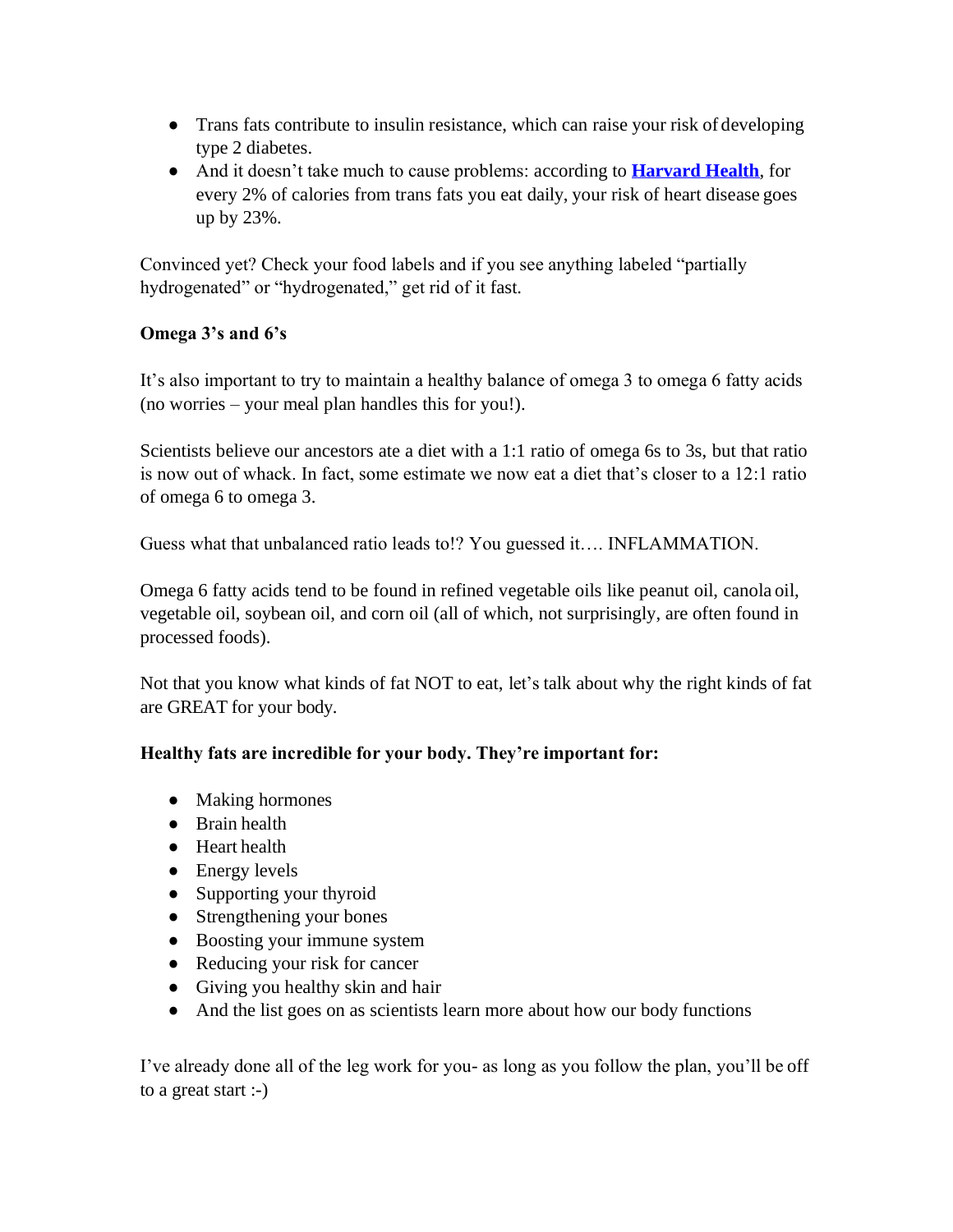## Sugar Isn't That Sweet

Remember how we mentioned that inflammation is the root of all disease in your body?

I'm talking about serious diseases like cancer, diabetes, Alzheimer's, digestive disorders, arthritis, heart disease and the list goes on and on.

Eating too much refined sugar is a LEADING cause of inflammation in your body.

Just to be clear, I'm NOT talking about the natural sugars found in real, whole foods.

#### **SUGAR CRAVES SUGAR...**

Once you eat some, it wants to have a party in your body and invite all its sugary friends.

It works on your brain's pleasure centers – the same parts of your brain that get activated with certain addictive drugs!

- Sugar **promotes inflammation** in your body the root cause of disease.
- Large amounts of sugar **suppress your immune system**.
- Sugar also **suppresses the release of HGH** (Human Growth Hormone) inthe body, which helps your body heal, recover, and stay YOUNG and VITAL.
- Sugar will **raise your insulin levels**, which over time can lead to a whole host of diseases.
- Sugar **zaps your energy**.
- Sugar is implicated in the development of **Alzheimer's Disease**.
- Sugar sets you up for a roller-coaster ride of **hunger and fatigue, and thenmore hunger**.
- Sugar can make your **joints ach**e and affect your workout recovery.
- Sugar also **affects your hormones** and your ability to deal with stress.

Not only that, but artificial sweeteners like Splenda and aspartame are no better for you. They've been proven to have countless negative effects in your body ... especially in your brain! They can even give you cravings for more sweets!

Now, we DO need some sugar to survive and be able to think straight.

The problems mentioned above stem from the quick rise in our blood sugar levels when we consume large amounts processed sugar on a regular basis.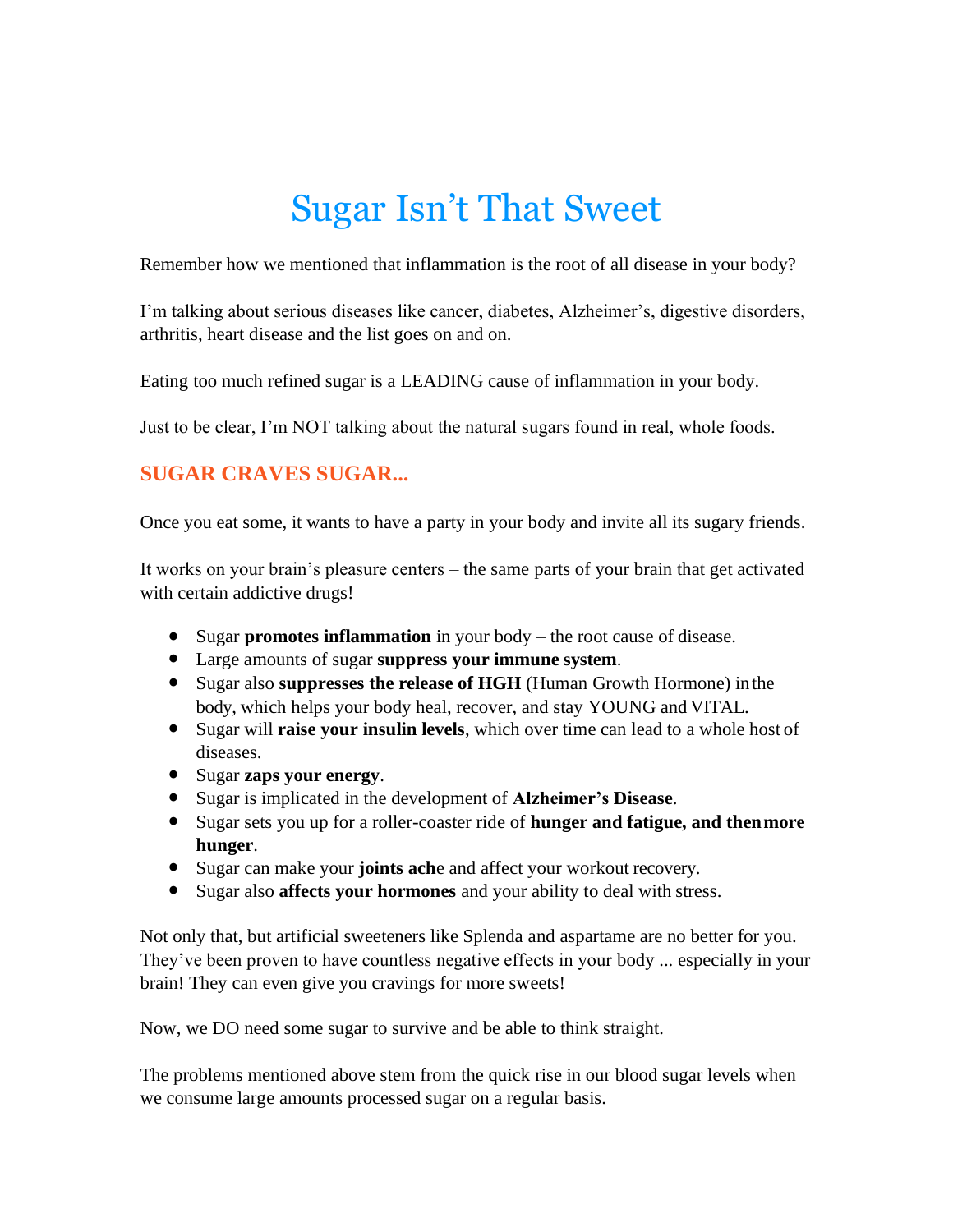When you eat healthy carbs – like a sweet potato or an apple – you're also eating the fiber that comes along with it. That means your digestion slows down, so your blood sugar level doesn't skyrocket. Plus, you're getting high-quality nutrients (vitamins, minerals, etc.).

We're going to stay away from ALL white and refined sugar, high-fructose corn syrup, and artificial sweeteners.

We will be using some acceptable substitutes, in moderation of course. These will still affect your blood sugar levels, but they do have some bonus nutrients your body needs.

Sugar substitutes:

- Raw coconut palm sugar
- Raw local honey
- Organic maple syrup
- Dates
- Green leaf stevia

But please, try to wean away from everyday reliance on sweet foods for energy. Your body will thank you for it!

And remember, this is a LIFESTYLE approach, not a fad diet. You shouldn't feel deprived. It's all about finding healthier alternatives to what you're already eating!

## How Much Water Should I Drink?

*"Drinking water is like washing out your insides. The water will cleanse the system, fill you up, decrease your caloric load and improve the function of all your tissues." – Kevin R. Stone*

Did you know that about 60 percent of your body is made up of water?

That's why staying hydrated is one of the best possible ways to take care of your body. Water is essential for every cell in your body to function at its highest level.

Water helps increase your energy, promote weight loss, flush out toxins, improve the quality of your skin, improve digestion, relieve joint pain and even help relieve headaches!

Just a small 2% decrease can significantly impair performance and the way you feel.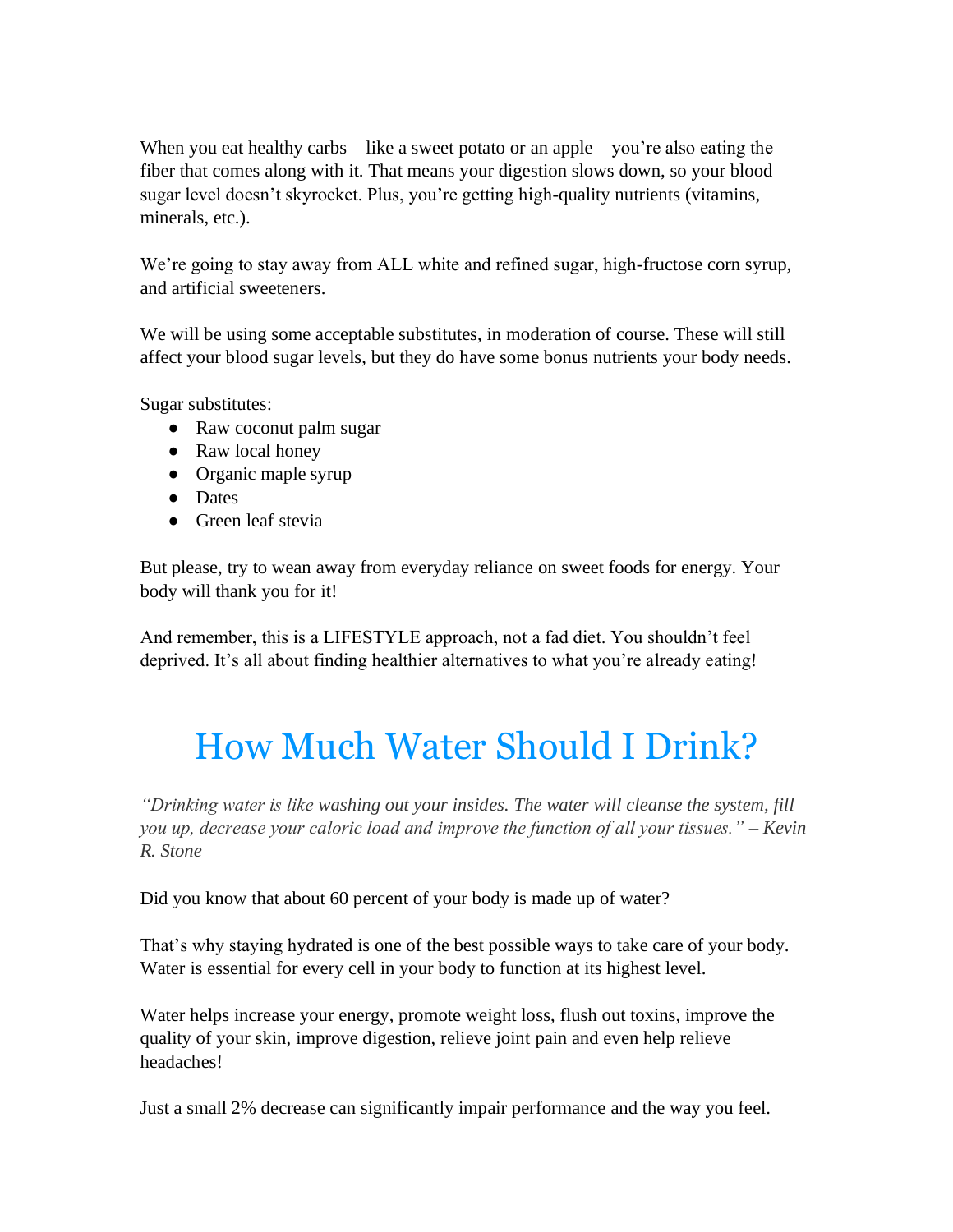You know what happens when you give a wilted plant a big drink of water – how it springs back to life? Well, you're not much different!

Your goal for this program is to drink at LEAST half of your weight in ounces each day.

**Example:** If you weigh 150 pounds, you should be drinking a minimum of 75 ounces of water every day. (not including the water you'll drink during your workouts)

### Program Guidelines

Have a question about something? Not sure about a certain food or activity?

Check out this list of guidelines, which will help you get the best results possible from this program!

Always Be Prepared *"Fail to plan, plan to fail."*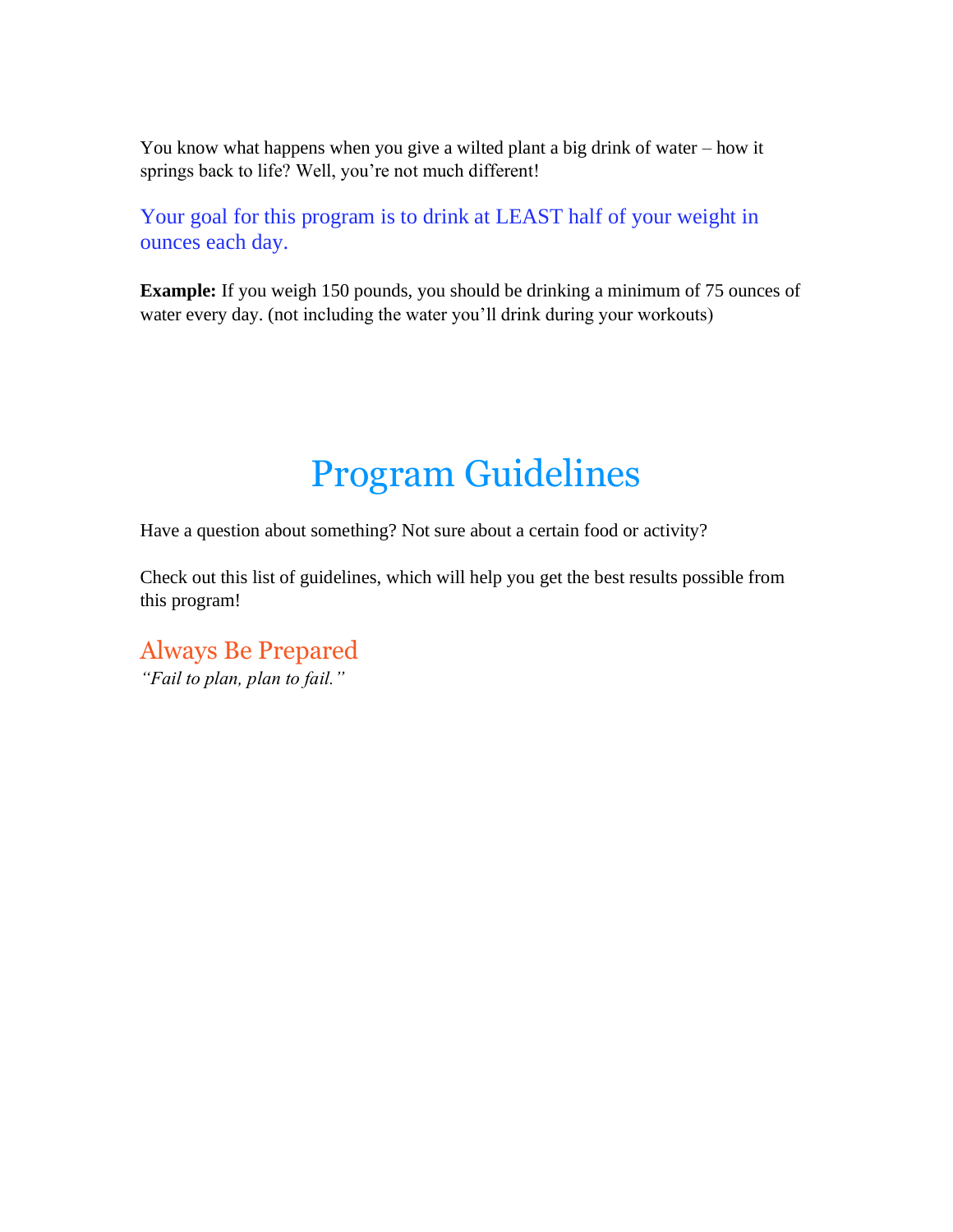Planning ahead will MAKE or BREAK your success during this program. If you don't have healthy foods easily at-hand, chances are you'll choose something that's not-sohealthy.

Plan ahead. Get your grocery shopping done ahead of time. Prep as much of your food as you can over the weekend to save time.

Feeling overwhelmed? Not sure what to do? Let me know, I'm here to help!

#### Only Buy What's On Your Grocery List

Don't fall into the trap of putting tempting items in your cart while you are at the store.... and never shop hungry!

If this is something you struggle with, try eating a small apple before you go. This will definitely help.

Also, always print out or have your grocery list saved to your phone before you go so you can get-in-and-get-out of the store quickly.

#### Go Organic as Much as Possible

Below you'll find the Environmental Working Group's "Dirty Dozen and Clean 15 List."

This list outlines fruits and vegetables with the highest levels of pesticides, herbicides, and fungicides. Purchase as many organically grown foods as you can from the "dirty" list.

The "Clean 15" foods are likely to have *fewer* chemicals. A good rule of thumb is to choose organic if you're going to eat the skin such as grapes, pears, cucumbers, etc.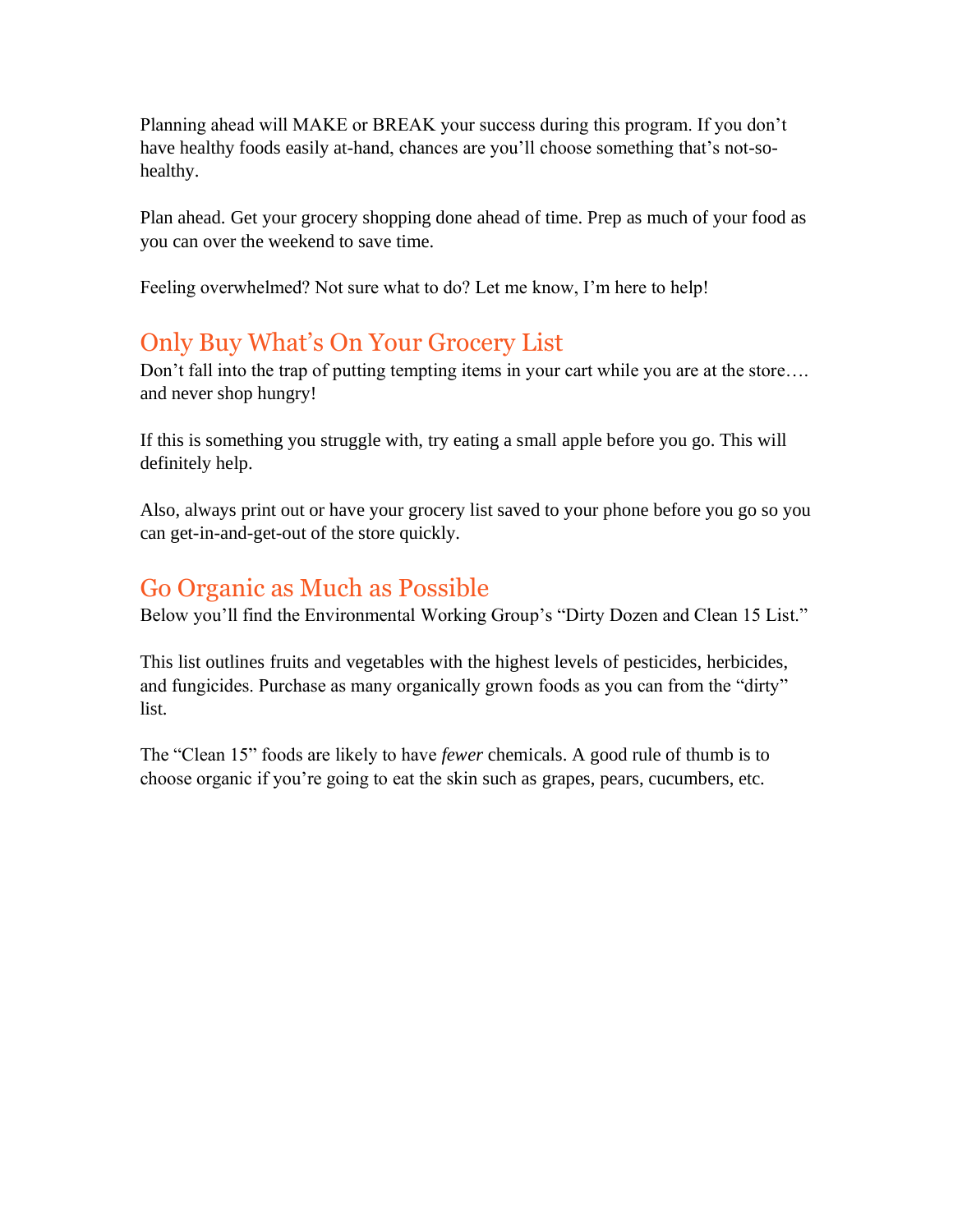| <b>CLEAN 15</b>                                                                       |                                                     | DIRTY DOZEN                                                                   |                                    |  |
|---------------------------------------------------------------------------------------|-----------------------------------------------------|-------------------------------------------------------------------------------|------------------------------------|--|
| THES: FOODS LIK THE LENST CONTINUITED.<br>BOW T BE ARREST TO RESOLASE CONTENT CHALLY! |                                                     | THAN VARS THE HOSE PHOTICIOUS RESIDIE A RED.<br>MS2 TO BLV TIRSP JODGE ERG18D |                                    |  |
| T                                                                                     | <b>ASPARAGLS</b>                                    | 1                                                                             | AMPLES:                            |  |
| 2                                                                                     | AVOCADO5                                            | 2                                                                             | CILERA                             |  |
| 14                                                                                    | CARRAGE                                             | 3                                                                             | CHERRY TOWATOH                     |  |
| 4.                                                                                    | <b>CANTALO IPS</b>                                  | A                                                                             | CUCHNAFIS-                         |  |
| 5                                                                                     | <b>CAULINIOWER</b>                                  | 5                                                                             | GFAPIS (MPCRTEE)                   |  |
| 6.                                                                                    | EGGILLANT                                           | 6                                                                             | NECTADINES:                        |  |
| 7                                                                                     | GEAPHRUT                                            | 7                                                                             | <b>PEACATS</b>                     |  |
| 8.                                                                                    | KIWI                                                | 8                                                                             | <b>POTATOES</b>                    |  |
| q                                                                                     | <b>MANGOES</b>                                      | 9                                                                             |                                    |  |
| 10                                                                                    | <b>OHIOHS:</b>                                      |                                                                               | SNAP-PEAS                          |  |
| 11                                                                                    | <b>PAPAYAS</b>                                      | 10                                                                            | <b>SRNACH</b>                      |  |
| 12                                                                                    | PHEAPPLES.                                          | Ħ                                                                             | <b>STROMBSTORES</b>                |  |
| 13                                                                                    | <b>SWEET CODK</b>                                   | 12                                                                            | <b>SWEET BELL PIPPINS</b>          |  |
| 14                                                                                    | SWEET PEAS (FROZEN)                                 |                                                                               | HOT HEARDS                         |  |
| 15 <sub>1</sub>                                                                       | SWEET PCTATOES                                      | ¥                                                                             | KALE/COLLAID, GIGLAS               |  |
|                                                                                       | HTTP://DIRWINSLELTILRAPPODINTETY 0020-13.EAK-RFTEN/ |                                                                               | COMES ARTS//WWW.EWI-EWILF-PODARWIN |  |

#### Grass-Fed, Organic and Free-Range Proteins

Your food's living conditions (whether or not the animals were raised in congested feedlots, given antibiotics and hormones, what they are fed, etc.) plays a huge role in how healthy and nutritious it is.

Healthy animals = healthier food. Among other things, grass-fed and organic meats have higher levels of omega 3 fatty acids.

It's true that you'll pay a little bit extra for the quality, but it is definitely worth it in my opinion. You can learn more here.

Plus, you'll be saving money during this program because you won't have any food that goes to waste, so it will help balance out the cost.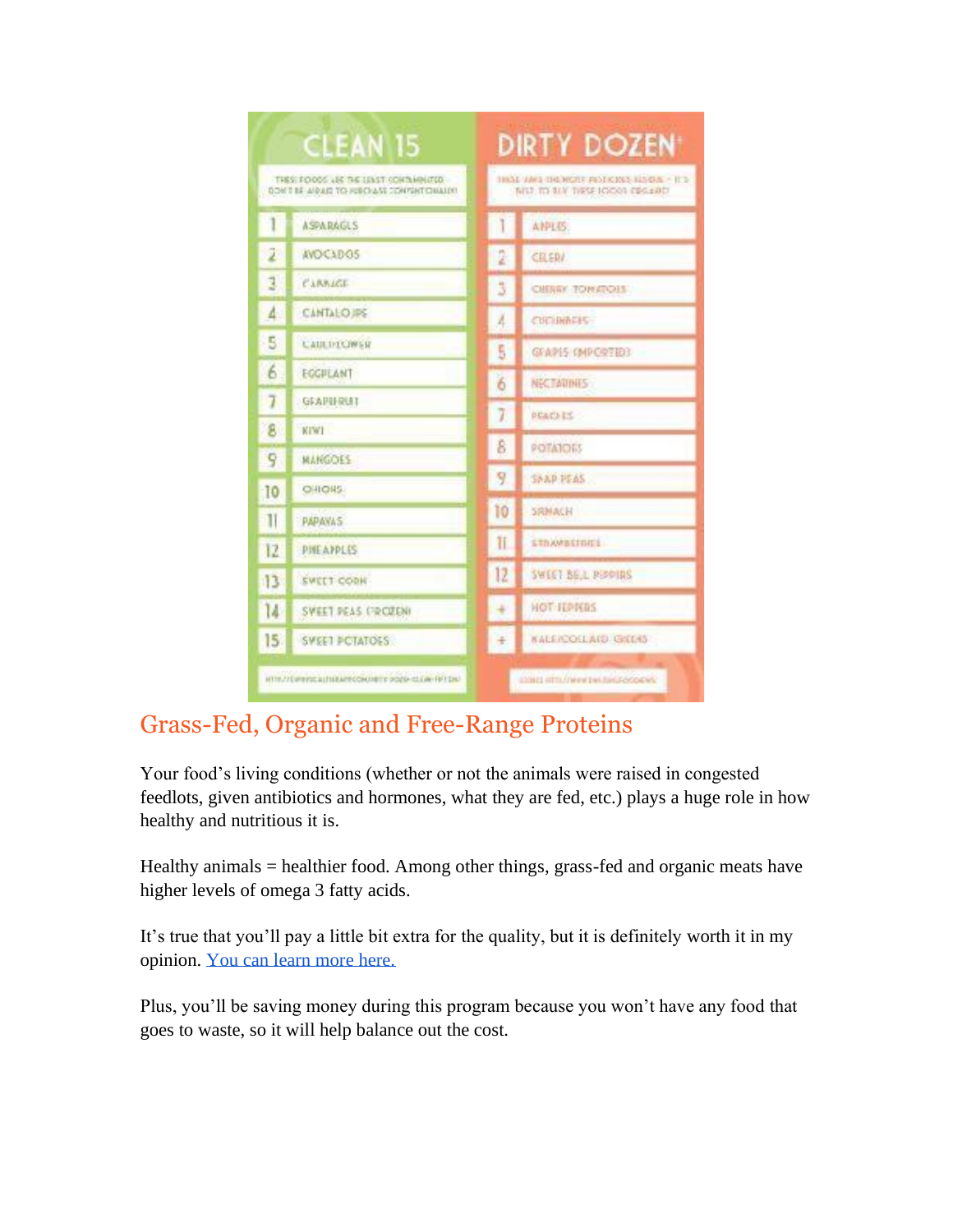#### Avoid Temptations

If you live with people who aren't following this plan and who refuse to give up their processed/refined foods, HIDE THEM.

Put those foods in a cupboard/drawer/anywhere you won't see them.

#### Measure Your Food

Relying on "eyeballing" your portion sizes is tricky business. Most of us underestimate how much we eat!

Take the time to measure out your serving sizes.

#### Alcohol, Sugary Juices, and Soda

Liquid calories add up FAST.

Not only that, they're loaded with sugar that'll spike your insulin without having fiber to slow it down. We've already covered why this is bad for both your body and your goals.

For the next six weeks, you'll be steering clear of anything other than water, or an occasional coffee or tea.

If you're going to indulge and have a glass of alcohol during your cheat meals, make sure it's only 1 or 2 servings per week, tops.

#### **Caffeine**

Caffeine can be pretty controversial because while it has health benefits, it also has some drawbacks.

For one, it can increase your stress hormones. When stress hormones go up, insulin levels also go up, which can affect your blood sugar level … and end up making you feel more tired than before.

Please limit caffeine to 10 servings per week, and avoid it after 1 p.m. On days you do have caffeine, make sure you drink an extra glass of water.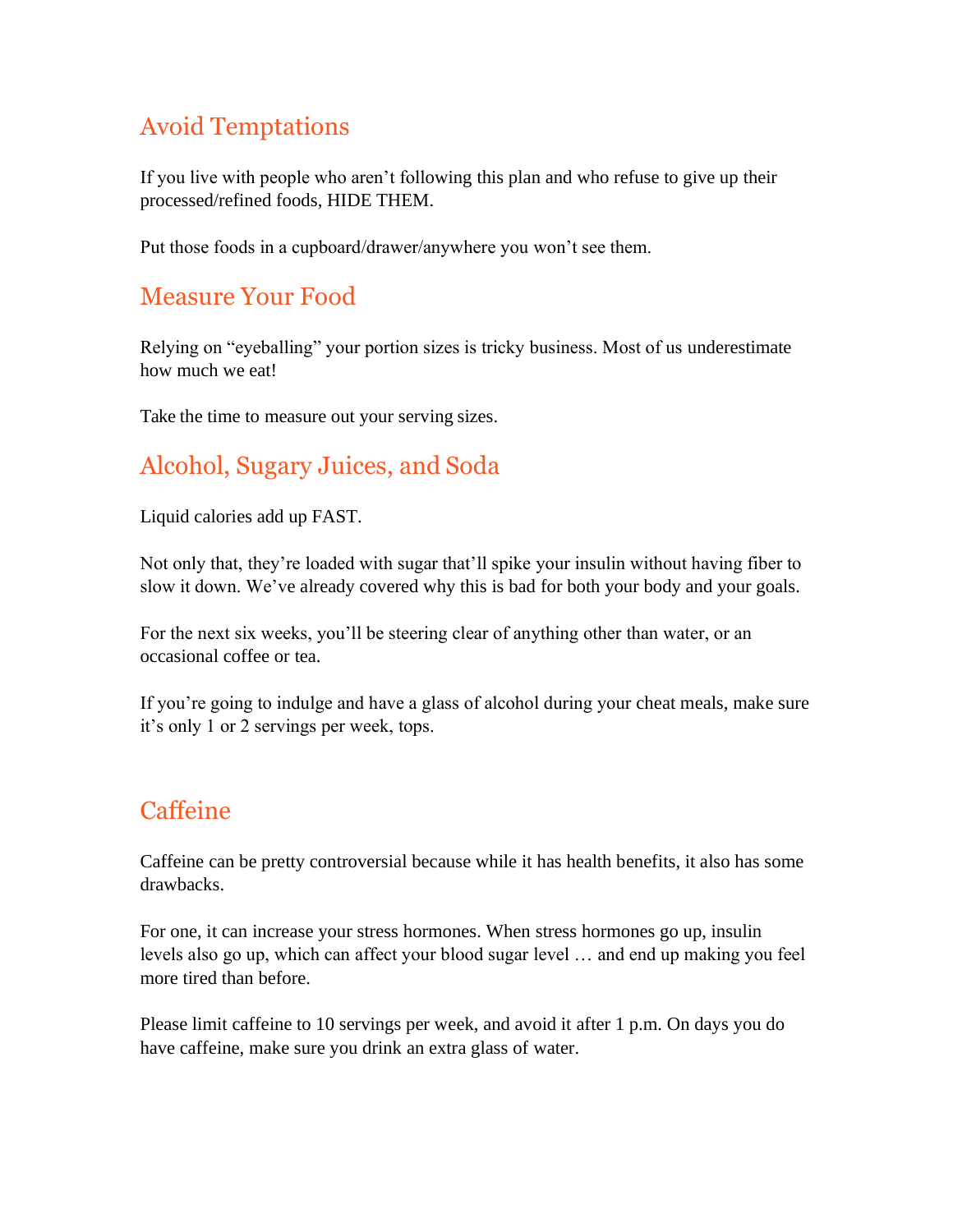Organic coffee and green tea are your best options. If you want creamer, try coconut milk, and limit your sweetener options to 1 tsp. or less of coconut sugar or raw honey.

#### Get Your Sleep!

More than 40% of us suffer from chronic lack of sleep!

Lack of sleep is associated with a long list of issues. When it comes to this challenge in particular, being overtired can make you more likely to eat certain foods that aren't on your plan. That's because your hunger hormones will get out of balance, and can end up causing cravings.

Beyond that, not enough sleep can impair your memory, slow down workout recovery, and a lot more.

During this program (and in general) aim for 6-8 hours of uninterrupted sleep.

#### De-Stress Your Life

Stress hormones are GREAT if you're faced with an emergency, like having to sprint away from a charging saber-tooth tiger (that's what they're designed for – giving us those superhuman powers when we face life-endangering threats).

But in our everyday world, we don't often need that fight-or-flight response, even though our bodies don't realize that. When we're stressed, it still pumps out all of those same hormones to help us survive.

When that happens, it creates a cascade of hormonal reactions (cortisol, adrenaline, insulin, and others get released into our bloodstream), leaving us tired, hungry, and even causing us to store fat around our bellies.

It's time to focus on YOU for the next 90 days and eliminate as much stress as we possibly can.

Try doing everything you're doing… just without the stress! :-) If you have to do it anyway, might as well try to do it without the stress, right?

And yes… that means driving at rush-hour AND doing your best to be "zen." Put on some relaxing music or an audiobook, and enjoy the ride.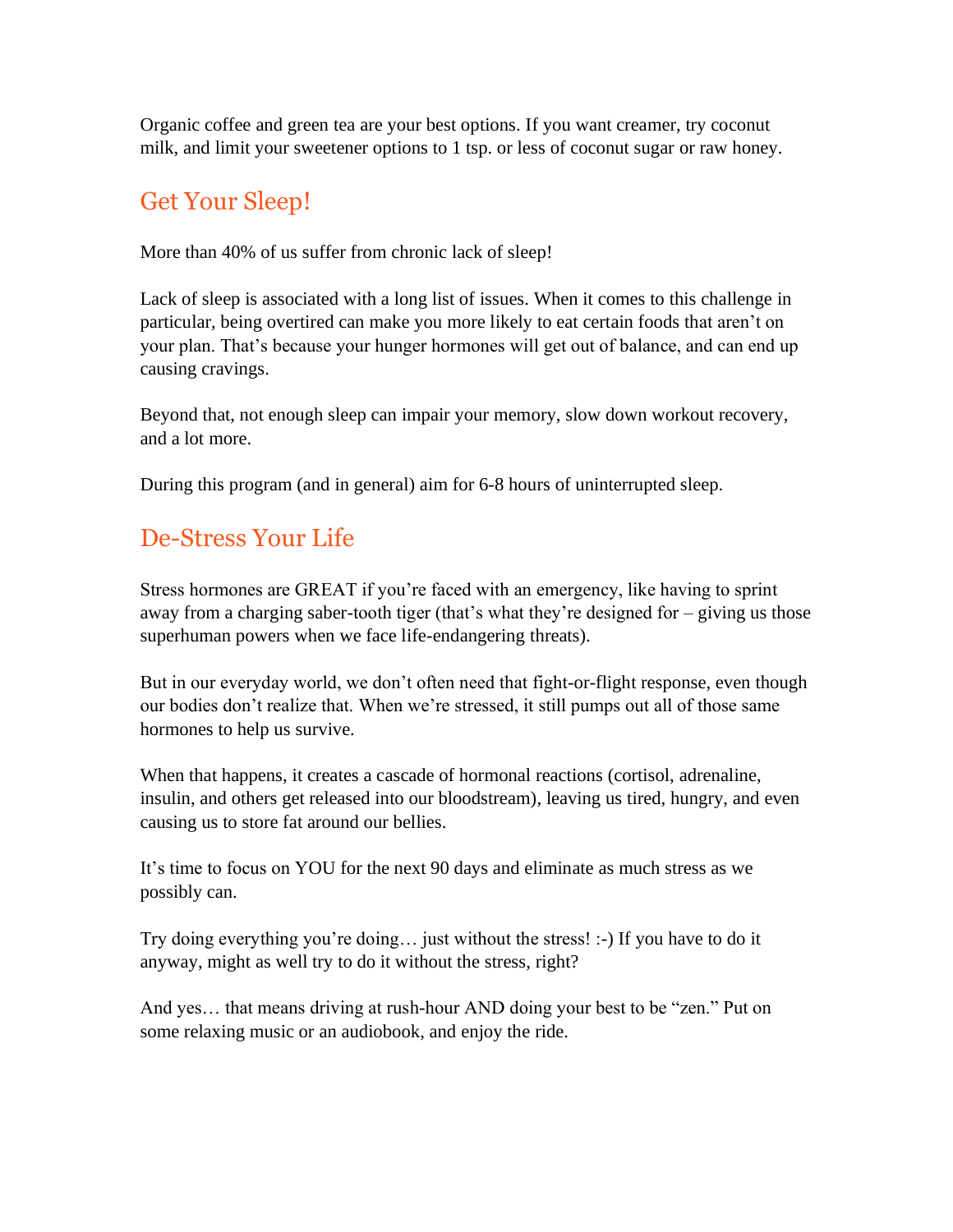## How to handle your cheat meals

Cheat meals are great for enjoying some of your favorite foods that you want to have once in a while without the guilt.

Plus, they help boost your hormone levels ---> *when they're planned properly.* <---

Yes, they can keep your metabolism humming at peak efficiency.

#### **But don't do anything you will regret.**

#### **And remember, you will never out-train a bad diet.**

Keep your cheat meals to a SINGLE MEAL. You do NOT want to ruin all of your hard work and dedication in a single meal.

So, feel free to indulge…. but make sure NOT to go overboard. Just use good common sense :-)

## Supplements and Swaps

To further personalize your plan or fill in any gaps, here's a list of supplements and swaps.

**Protein Powder:** For your smoothies in the morning, you will need a good-quality protein powder. This will help you meet your protein requirements for the day simply and quickly.

Look for one that contains 5 ingredients or less and has about 20-25 grams of protein per serving. It would ideally be a whey isolate or plant based isolate with fewer than 130 cals per serving.

Grass-fed whey protein is the "gold standard" of powders and is the most absorbable by your body. If you prefer plant protein, hemp provides all the essential amino acids.

**Switch to Pink Himalayan Salt / Sea Salt:** Himalayan salt has more minerals and trace elements than almost every other salt. It's also unprocessed.

Table salt is chemically produced, bleached, and can contain anti-caking agents, MSG, and even aluminum.

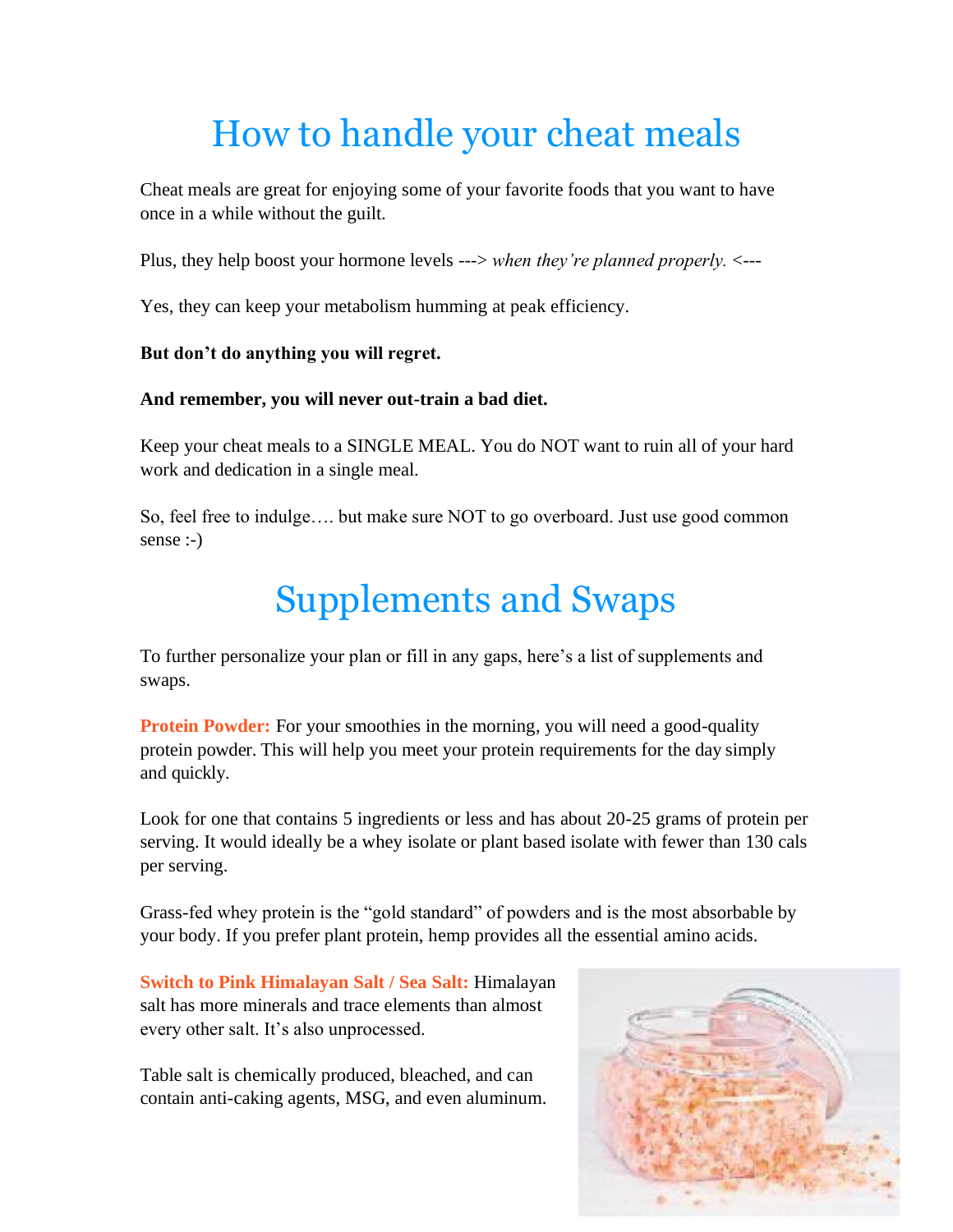Sodium is an important electrolyte, so Himalayan Pink or sea salts are the perfect ways to get high-quality salt in your diet.

**Probiotics:** As much as 70% of your immune system resides in your gut. And yes, they actually "live" in there... because it consists of millions and millions of healthy bacteria.

Probiotics help restore balance to your digestive system and give your immune system a boost. These "good" bacteria outnumber the cells in your entire body by more than 10 to 1! They are super important to help to fight against the "bad" bacteria, viruses and other pathogens.

**Omega 3 fatty acids (Fish Oil):** Earlier, we talked a lot about how important omega 3 fatty acids are. They reduce inflammation, boost fat burning, strengthen your immune system, improve circulation, improve good cholesterol, and the list goes on and on.

Your body can't synthesize its own omega 3's, which means you must consume them through your diet.

**Magnesium:** Another one of my go-to recommendations to help combat stress. It's not only great for stress, but it's an important mineral that's required for more than 700 biochemical reactions in your body!

It can help with sleep, your digestion, and aches and pains, too. This is great to take right before bed.